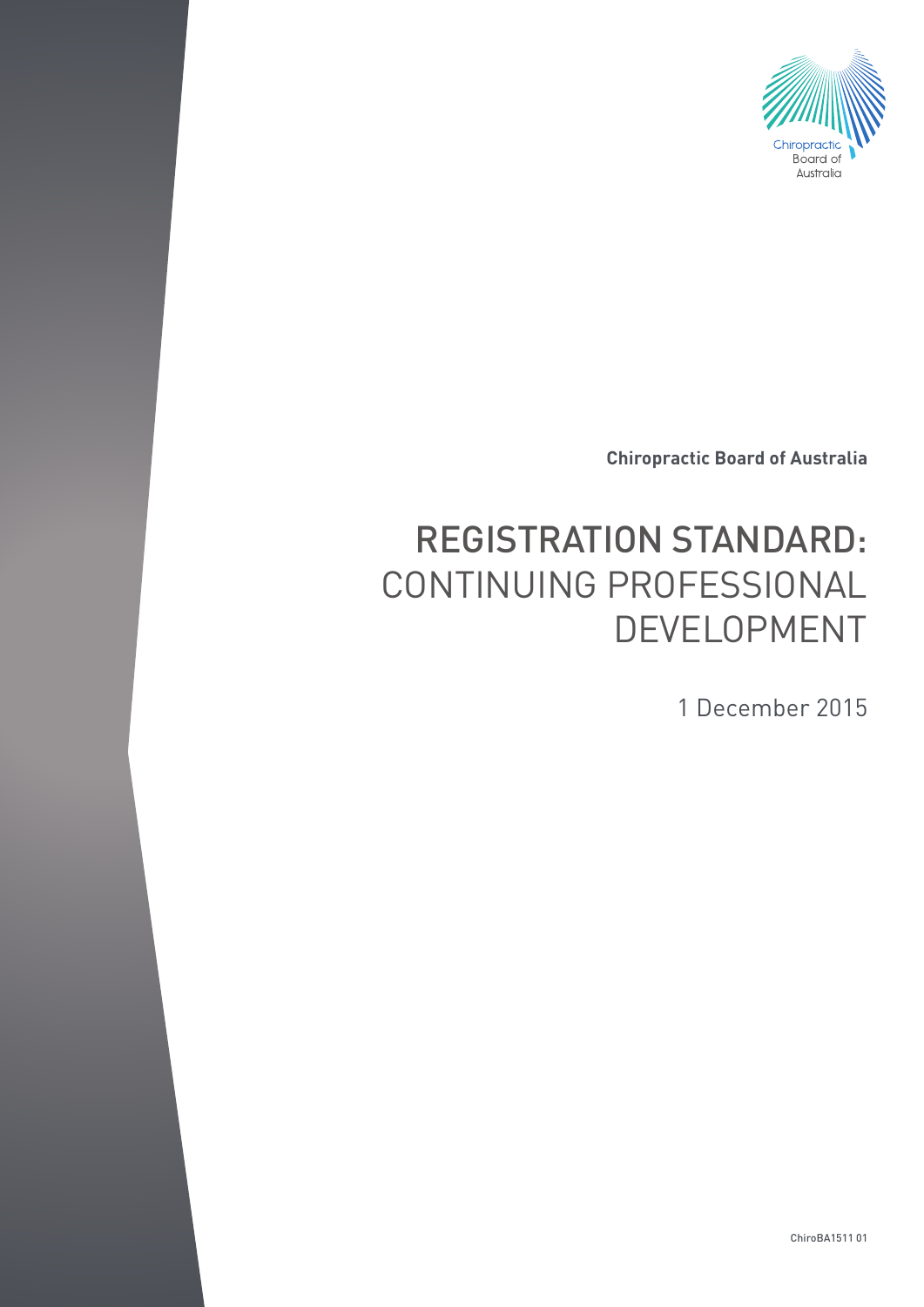# REGISTRATION STANDARD: CONTINUING PROFESSIONAL DEVELOPMENT



### **Summary**

This registration standard sets out the Chiropractic Board of Australia's minimum requirements for continuing professional development (CPD) for chiropractors.

### **Does this standard apply to me?**

This standard applies to all registered chiropractors except those with student or non-practising registration.

### **What must I do?**

To meet this registration standard, you must complete a minimum of 25 hours of CPD activities in each registration period. At least half of these hours must be 'formal' learning activities, and the rest may be either 'formal' or 'informal' learning activities. See the *Definitions* section for further information.

Formal learning activities must be evidence-based and directed towards clinical matters that contribute to minimising risk, improving patient safety and improving health outcomes for patients.

All CPD should be relevant to your practice of chiropractic, help you maintain your competence, develop you professionally and improve the quality of health care you provide.

You must also:

- a. complete a first aid course at least every three years that is equivalent to the standard set out in HLTAID 003 Provide First Aid or its equivalent. This is in addition to the minimum 25 hours of annual CPD
- b. maintain an up-to-date portfolio of your CPD activities and be able to produce your portfolio when required, such as when you are audited, and
- c. declare that you comply with this standard in your renewal application each year (National Law section 109).

### **Are there pro rata requirements?**

Pro rata reduction of these requirements will apply to those practitioners registered for less than nine months of the registration period.

### **Are there exemptions to this standard?**

The Board may grant an exemption or variation from this standard in exceptional circumstances, such as serious illness or bereavement, that result in a substantial absence from practice as a chiropractor.

Where possible, exemptions should be applied for, considered and decided upon before making your annual declaration as part of the renewal of your registration.

The *Guidelines on CPD for chiropractors* provide further guidance.

### **What does this mean for me?**

#### **When you apply for registration**

You don't need to meet this standard when you apply for registration in Australia for the first time as a chiropractor.

#### **At renewal of registration**

When you apply to renew your registration, you are required to declare that you have complied with this standard.

#### **During the registration period**

Your compliance with this standard may be audited from time to time.

#### **Evidence**

You should maintain records of your CPD activity for five years in case you get audited.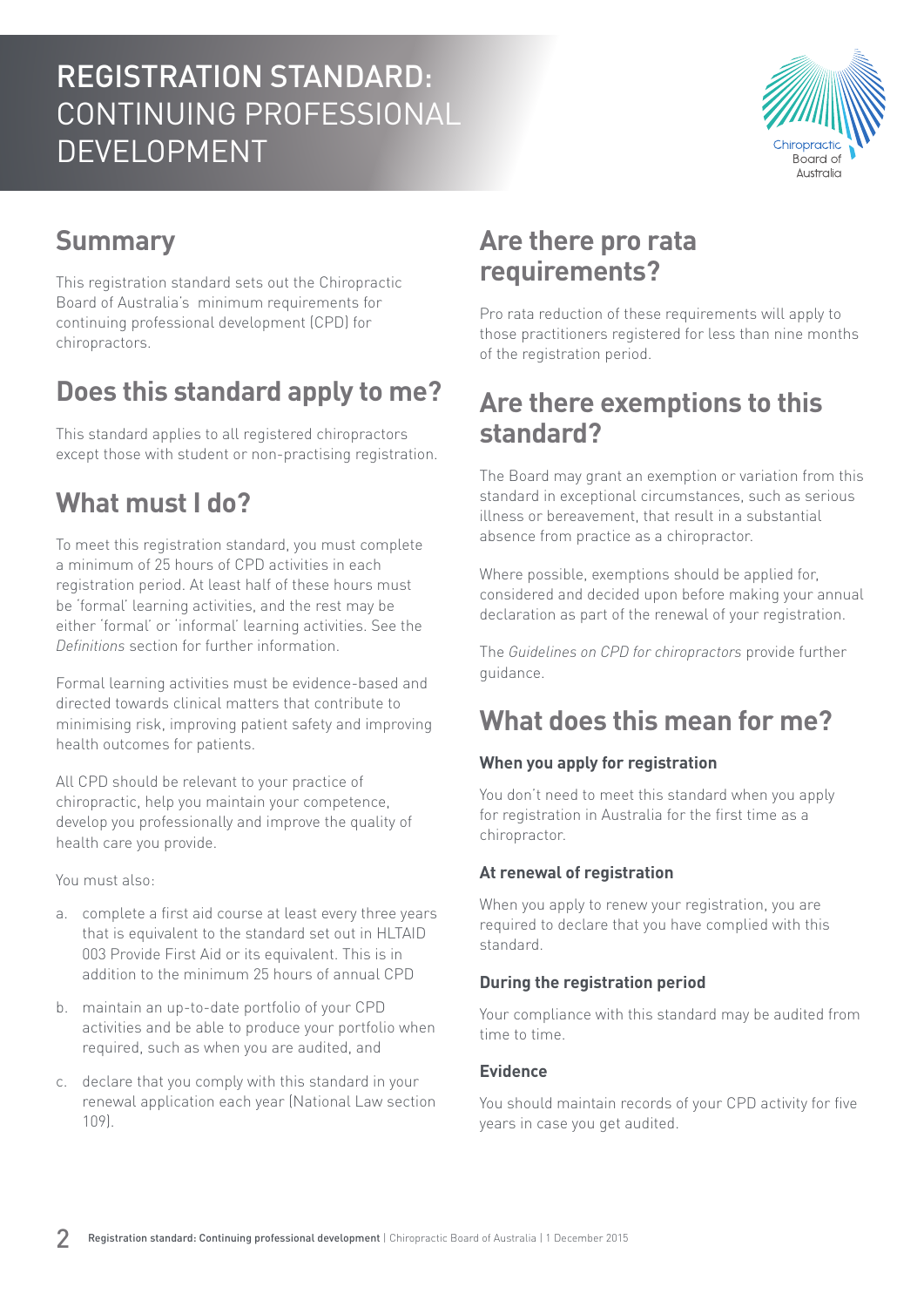

### **What happens if I don't meet this standard?**

The National Law establishes possible consequences if you don't meet this standard, including that:

- the Board can impose a condition or conditions on your registration, or can refuse an application for registration or renewal of registration, if you do not meet a requirement in an approved registration standard for the profession (sections 82, 83 and 112 of the National Law)
- a failure to undertake the CPD required by this standard is not an offence but may be behavior for which health, conduct or performance action may be taken by the Chiropractic Board of Australia (section 128 of the National Law), and
- registration standards, codes or guidelines may be used in disciplinary proceedings against you as evidence of what constitutes appropriate practice or conduct for the health profession (section 41 of the National Law).

### **Continuing professional development guidelines for chiropractors**

The *Guidelines on CPD for chiropractors* provide more information about how to meet this standard. You are expected to understand and apply these guidelines together with this registration standard.

## **Authority**

This registration standard was approved by the Australian Health Workforce Ministerial Council on 27 August 2015.

Registration standards are developed under section 38 of the National Law and are subject to wide-ranging consultation.

# **Definitions**

National Law means the Health Practitioner Regulation National Law, as in force in each state and territory.

Continuing professional development is the means by which members of the profession maintain, improve and broaden their knowledge, expertise and competence, and develop the personal and professional qualities required throughout their professional lives.

Practice means any role, whether remunerated or not, in which the individual uses their skills and knowledge as a health practitioner in their profession. Practice in this context is not restricted to the provision of direct clinical care. It also includes using professional knowledge (working) in a direct non-clinical relationship with clients, working in management, administration, education, research, advisory, regulatory or policy development roles, and any other roles that impact on the safe, effective delivery of services in the profession .

Scope of practice means the professional role and services that an individual health practitioner is educated and competent to perform.

Evidence-based practice implies the integration of the best available evidence, practitioner experience and patient needs, values and preferences in making clinical decisions.

Formal learning activities (FLA) are evidence-based activities that encourage or enhance evidence-based clinical practice and contribute to the maintenance and development of both clinical competencies and clinical practice, with the expectation that these activities will contribute to minimising risk and improving patient safety and health outcomes.

All formal learning activities must be assessed by either a recognised body<sup>1</sup> or where that activity is not assessed by a recognised body, by the individual practitioner who is seeking to claim those hours as a formal learning activity. Formal learning activities may refer to:

<sup>1</sup> A recognised body is a body or organisation that is experienced in the assessment of continuing professional development and is recognised by the Board for the purposes of assessing formal learning activities on behalf of practitioners.